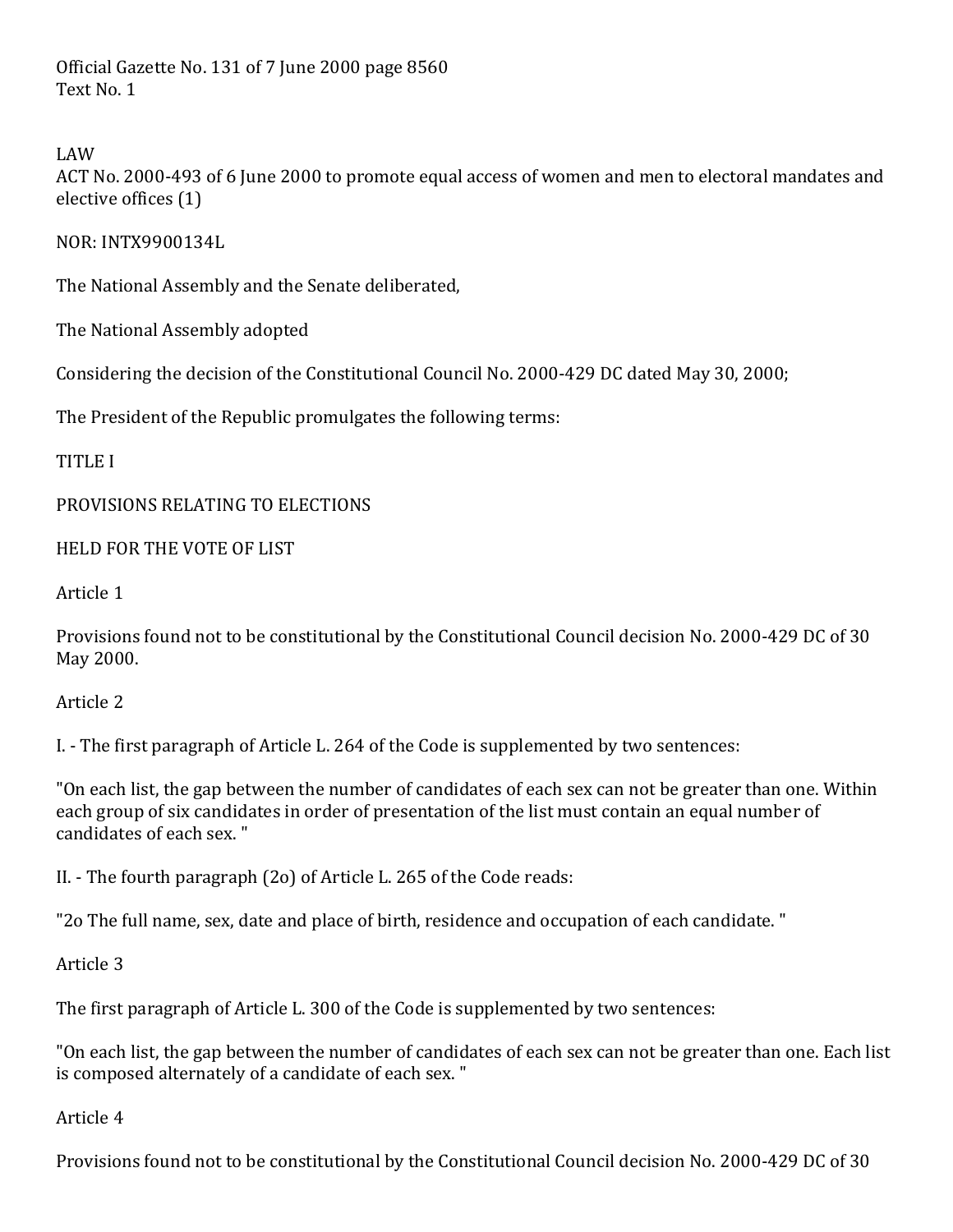May 2000.

Article<sub>5</sub>

I. - The first paragraph of Article L. 346 of the Electoral Code is supplemented by two sentences:

"On each list, the gap between the number of candidates of each sex can not be greater than one. Within' each group of six candidates in order of presentation of the list must contain an equal number of candidates of each sex."

II. - The penultimate paragraph (2o) of Article L. 347 of the Code reads:

"2o The full name, sex, date and place of birth, residence and occupation of each candidate."

Article 6

I. - The first paragraph of Article L. 370 of the Code is supplemented by two sentences:

"On each list, the gap between the number of candidates of each sex can not be greater than one. Within each group of six candidates in order of presentation of the list must contain an equal number of candidates of each sex."

II. - In the last sentence of the first paragraph of Article L. 372 of the Code, after the reference "L. 340, "is inserted the reference" L. 347, ".

Article'7

Section 9 of Act No. 77-729 of 7 July 1977 on the election of representatives to the European Parliament is amended as follows:

1o The first paragraph is supplemented by two sentences:

"On each list, the gap between the number of candidates of each sex can not be greater than one. Each list' is composed alternately of a candidate of each sex.";

2o In the beginning of the second paragraph, the word "It" is replaced by the words: "The nomination";

3o The fifth paragraph (2o) reads:

"2o The full name, sex, date and place of birth, nationality, address and occupation of each candidate."

Article 8

I. - The second paragraph of Article L. 331-2 of the Electoral Code is supplemented by two sentences:

"On each list, the gap between the number of candidates of each sex can not be greater than one. Within' each group of six candidates in order of presentation of the list must contain an equal number of candidates of each sex."

II. - The fourth paragraph (2o) of Article L. 332 of the Code reads: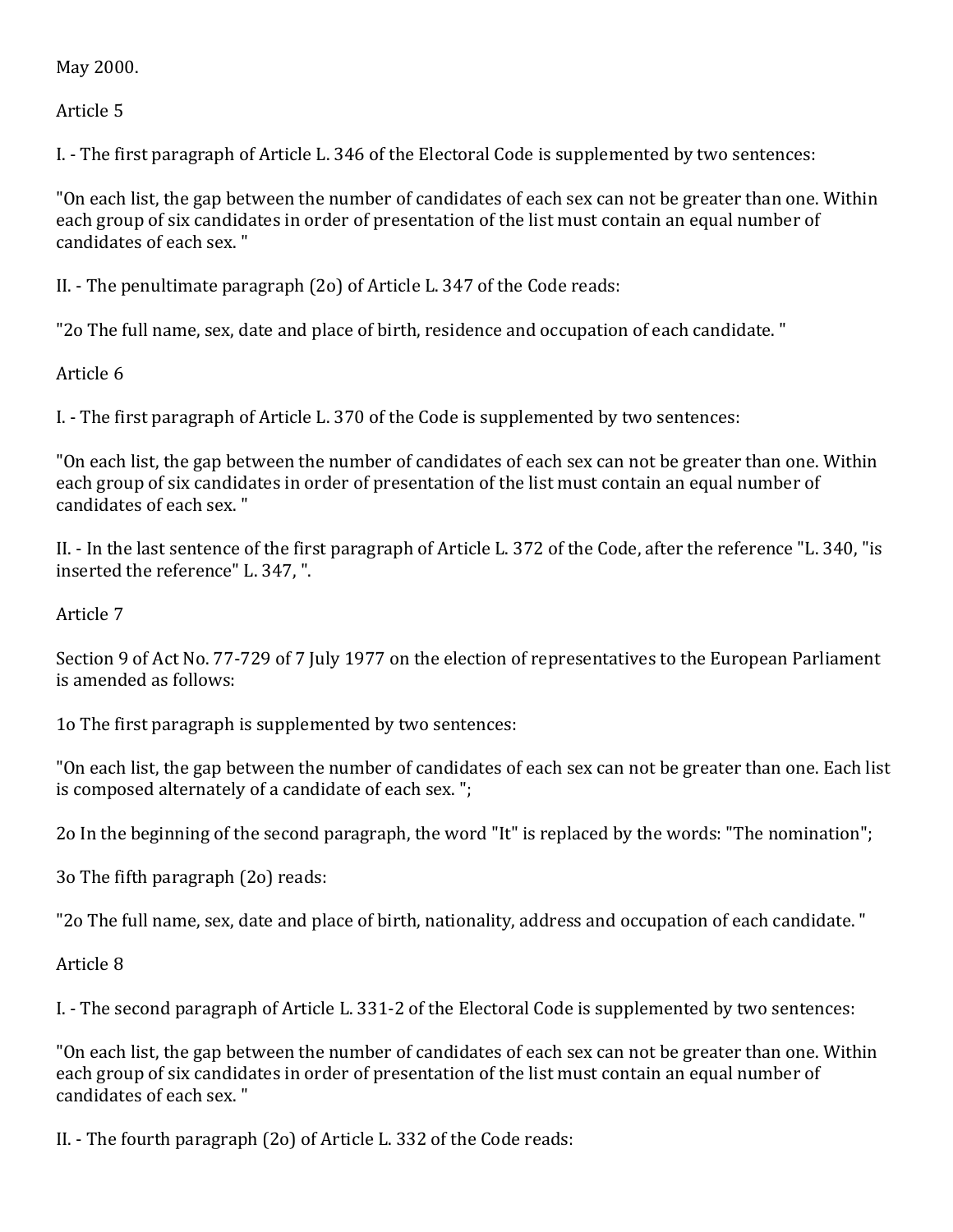"2o The full name, sex, date and place of birth, residence and occupation of each candidate."

Article 9

Provisions found not to be constitutional by the Constitutional Council Decision No. 2000-429 DC of 30 May 2000.

Article 10

I. - Items Provisions declared not to be constitutional by the Constitutional Council decision No. 2000-429 DC of 30 May 2000 2 of this Act are applicable in New Caledonia and Mayotte.

II. - Section 7 of this Act is applicable in New Caledonia, French Polynesia, the islands Wallis and Futuna' and'Mayotte.

Article 11

The fourth paragraph  $(1o)$  of section 7 of Act No. 52-1175 of 21 October 1952 concerning the composition and the formation of the Territorial Assembly of French Polynesia is as follows:

"1o The full name, sex, date and place of birth, residence and occupation of the candidates."

Article 12

The second paragraph (1o) of Article 13-4 of Act No.  $61-814$  of 29 July 1961 giving the Wallis and Futuna Islands the status of overseas territory is as follows:

"1o The full name, sex, date and place of birth, residence and occupation of the candidates."

Article 13

The third paragraph (2o) of II of Article 14 of Law No. 99-210 of 19 March 1999 on New Caledonia is as follows:

"2o The full name, sex, date and place of birth, residence and occupation of each candidate."

PART'II

PROVISIONS

TO STATEMENTS OF APPLICATIONS

Article'14

I. - Article L. 154 of the Election Code provides:

"Art. L. 154. - Candidates are required to make a statement affixed their signatures, stating their full' name, sex, date and place of birth, residence and occupation."

II. - In the first paragraph of Article L. 155 of the Code, after the word "names," is inserted the word "sex".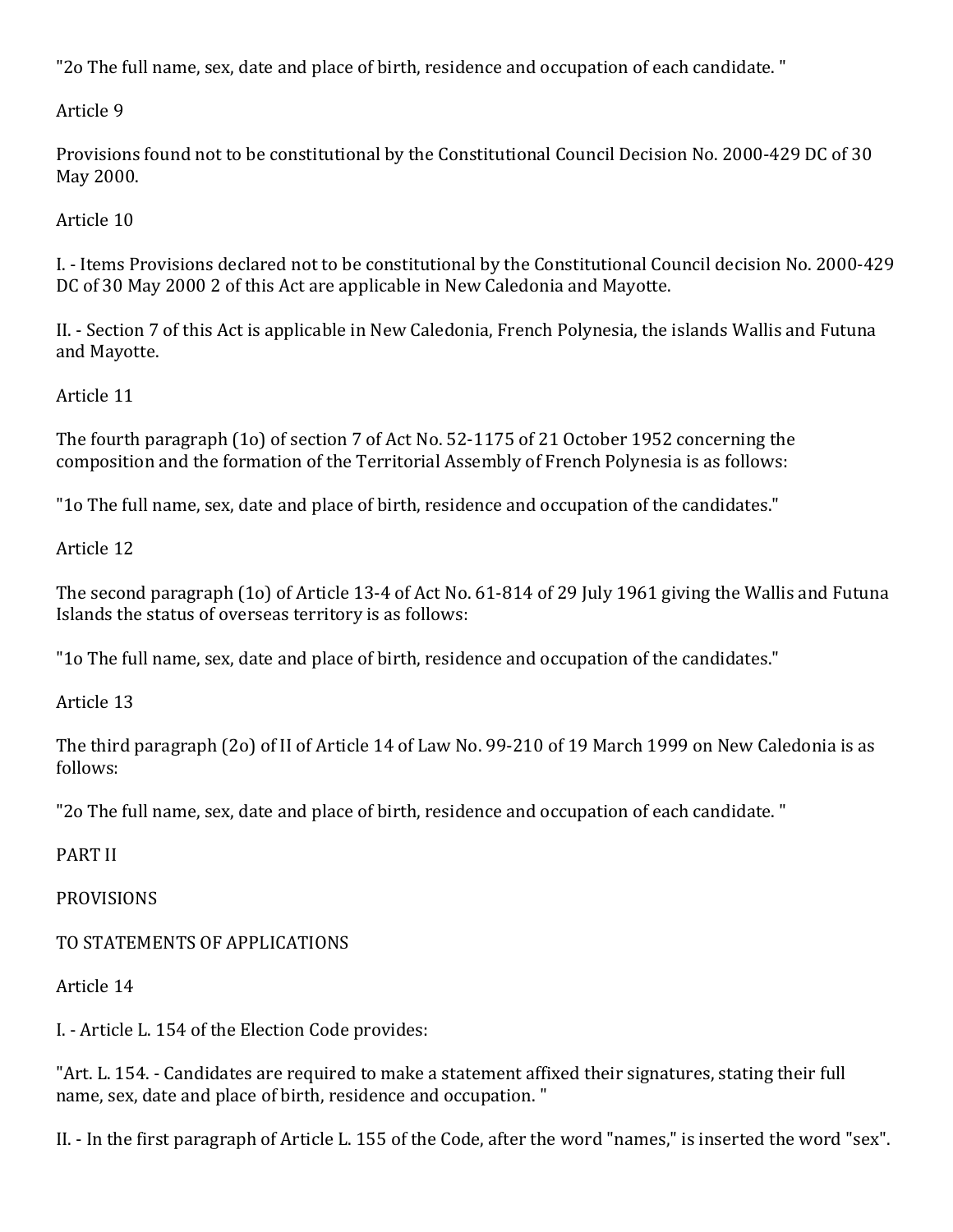III. - The first paragraph of Article L. 210-1 of the Code is amended as follows:

1o The words "before the first round," are replaced by the words "for each ballot";

2o This paragraph is supplemented by a sentence as follows:

"This statement, bearing the signature of the applicant, stating the name, given names, sex, date and place of birth, residence and occupation."

IV. - Article L. 298 of the Election Code provides:

"Art. L. 298. - Candidates are required to make a statement affixed their signatures stating their full name, sex, date and place of birth, residence and occupation."

V. - In the first paragraph of Article L. 299 of the Code, after the word "names," is inserted the word "sex".

PART'III

PROVISIONS ON AID GRANTED

THE PARTIES AND POLITICAL GROUPS

Article 15

Article 9-1 of Act No. 88-227 of 11 March 1988 on the financial transparency of political reads:

"Art. 9-1. - If for any party or political group, the difference between the number of candidates of each gender reporting relate to the party or group, usually at the last renewal of the National Assembly, under the second paragraph of Article 9, exceeds 2% of the total number of such candidates, the amount of the first fraction allocated to it under sections 8 and 9 is reduced by a percentage equal to half of this difference to the total number of such candidates.

"This reduction is not applicable to political parties and groups which submitted overseas candidates only when the difference between the number of candidates of each sex who are attached to is not greater than one.

Provisions found not to be constitutional by the Constitutional Council decision No. 2000-429 DC of 30 May 2000.

"A report is presented annually to Parliament Provisions declared not to be constitutional by the Constitutional Council Decision No. 2000-429 DC of 30 May 2000 on the actions undertaken for political parity, especially in institutional campaigns to promote Gender and citizenship development."

## Article 16

An evaluation report of this Act is submitted by the Government to Parliament in 2002 and every three years. It also includes a detailed study of the evolution of the feminization of cantonal elections, senatorial and municipal elections are not affected by the law, legislative bodies of intercommunal structures and local executives.

## PART'IV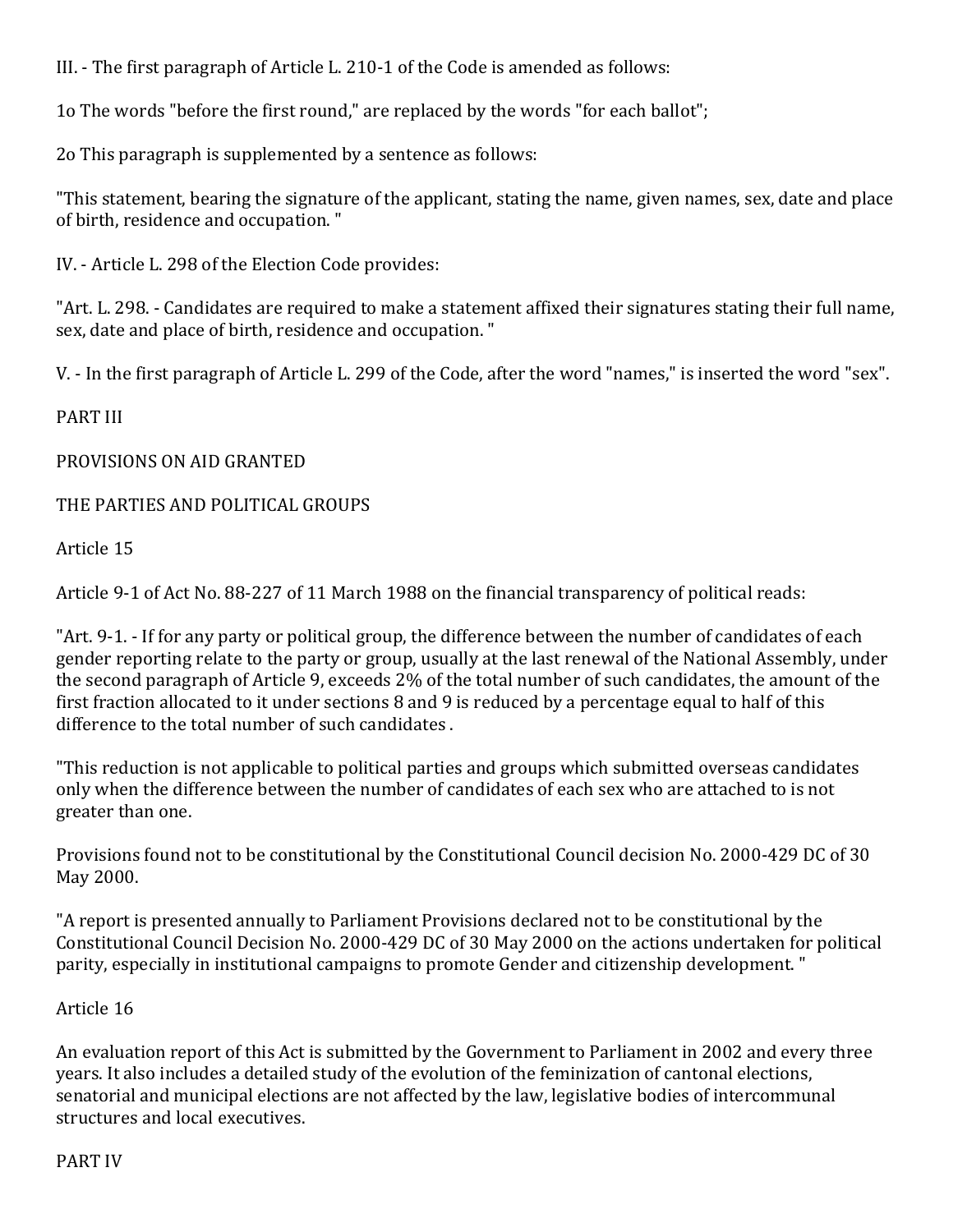## TRANSITIONAL

Article'17

I. - The provisions of Articles 1 to 14 of this Act come into force at the next renewal occurring at normal expiry of councils and assemblies to which they apply.

II. - The provisions of Article 15 shall come into force at the next renewal of the National Assembly.

TITLE'V

MISCELLANEOUS

Article 18

Provisions found not to be constitutional by the Constitutional Council decision No. 2000-429 DC of 30 May 2000.

Article 19

Provisions found not to be constitutional by the Constitutional Council decision No. 2000-429 DC of 30 May 2000.

Article 20

Provisions found not to be constitutional by the Constitutional Council decision No. 2000-429 DC of 30 May 2000.

This Act shall be enforced as State law.

Done at Paris, June 6, 2000.

Jacques Chirac

By the President of the Republic:

Prime Minister,

Lionel'Jospin

The Minister for Employment and Solidarity,

Martine Aubry

The interior minister,

Chevènement

Secretary of State for Overseas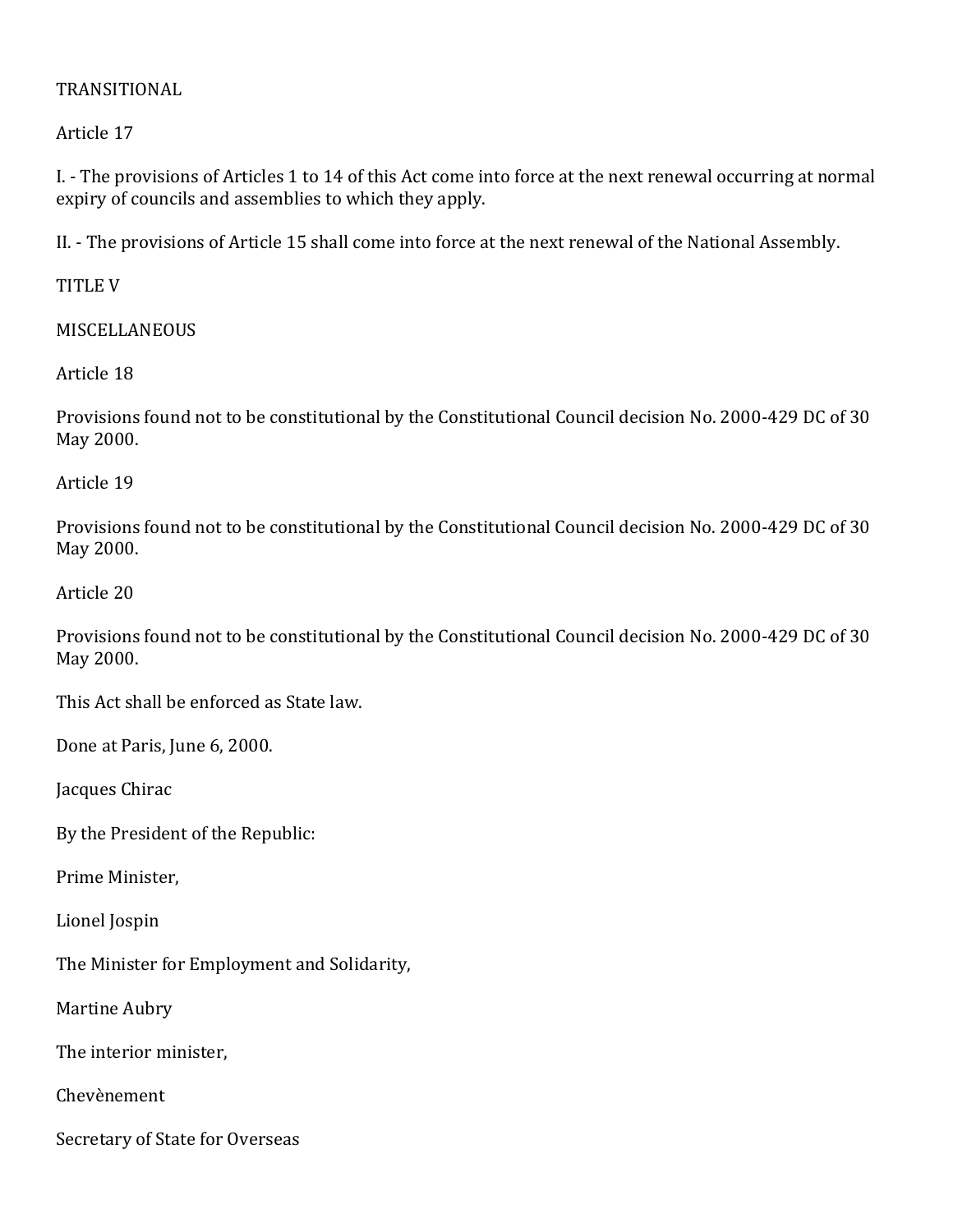Jean-Jack Queyranne

Secretary of State for Women's Rights

and vocational training,

Nicole Pery

(1) Act No. 2000-493.

- Preparatory work:

National Assembly:

Bill No. 2012;

Report by Mr. Roman Bernard, on behalf of the Law Committee, No. 2103;

Information Report Odette Casanova, on behalf of the Delegation for Women's Rights, 2074;

Discussion and adoption, after declaration of emergency on 25 January 2000.

Senate:

Bill, passed by the National Assembly, No. 192 (1999-2000);

Report by Mr Guy Cabanel, on behalf of the Law Committee, No. 231 (1999-2000);

Information Report Danièle Pourtaud, on behalf of the delegation of women's rights, No. 215 (1999-2000);

Discussion and adoption on March 1, 2000.

National Assembly:

Bill, as amended by the Senate, No. 2228;

Report by Mr. Roman Bernard, on behalf of the joint commission, No. 2240.

Senate:

Report by Mr Guy Cabanel, on behalf of the Joint Committee, No. 263 (1999-2000).

National Assembly:

Amended Bill No. 2228;

Report by Mr. Roman Bernard, on behalf of the Law Committee, No. 2268;

Discussion and adoption on 30 March 2000.